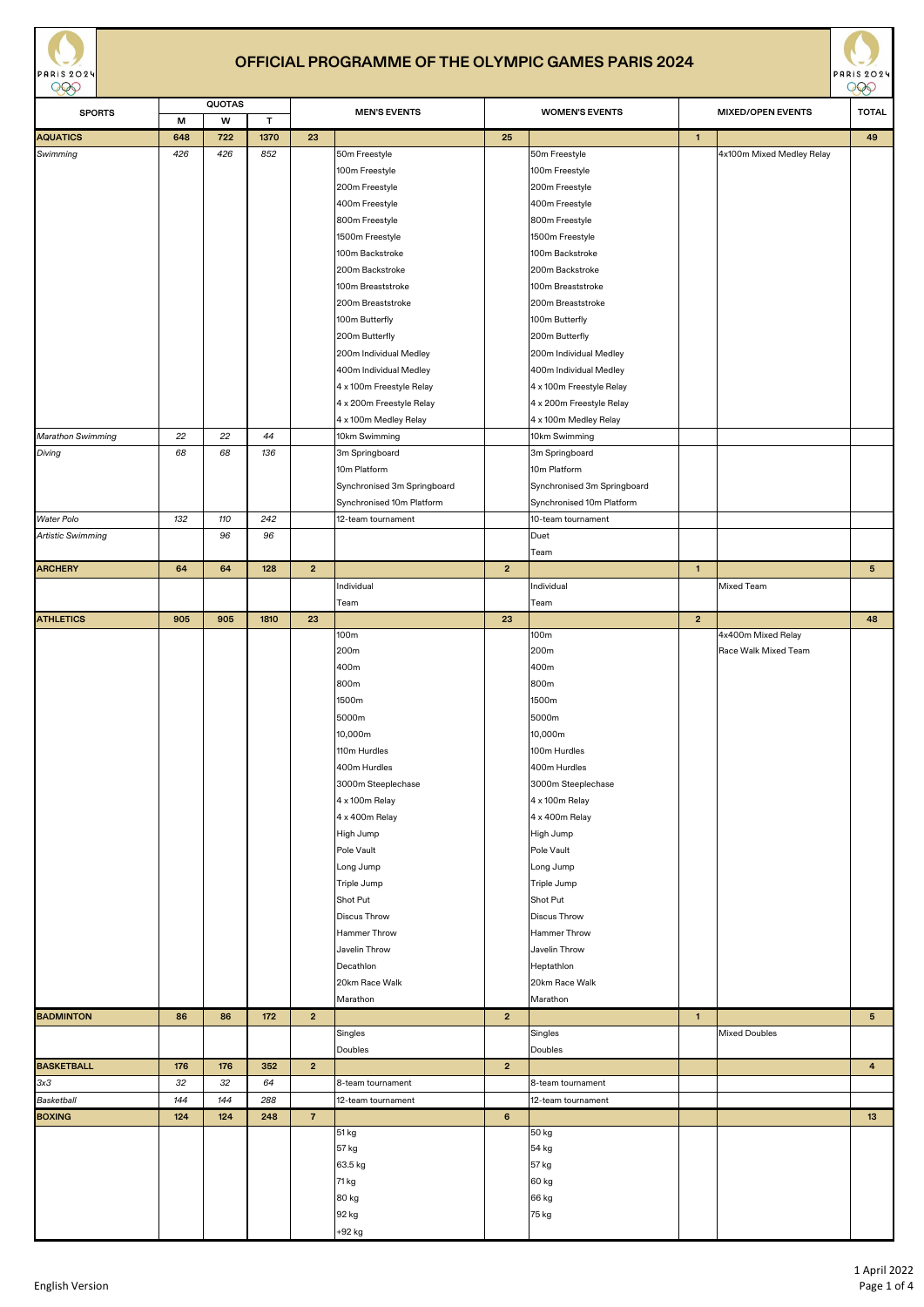



| $\smash{\smash{\cup}}$   |     | <b>QUOTAS</b> |              |                |                              |                |                              |                | $\smash{\smash{\cup}}$   |                |
|--------------------------|-----|---------------|--------------|----------------|------------------------------|----------------|------------------------------|----------------|--------------------------|----------------|
| <b>SPORTS</b>            | M   | w             | $\mathsf{T}$ |                | <b>MEN'S EVENTS</b>          |                | <b>WOMEN'S EVENTS</b>        |                | <b>MIXED/OPEN EVENTS</b> | <b>TOTAL</b>   |
| <b>CANOE</b>             | 159 | 159           | 318          | 8 <sup>°</sup> |                              | 8              |                              |                |                          | 16             |
| Sprint                   | 118 | 118           | 236          |                | Kayak Single (MK1) 1,000m    |                | Kayak Single (WK1) 500m      |                |                          |                |
|                          |     |               |              |                | Kayak Double (MK2) 500m      |                | Kayak Double (WK2) 500m      |                |                          |                |
|                          |     |               |              |                | Kayak Four (MK4) 500m        |                | Kayak Four (WK4) 500m        |                |                          |                |
|                          |     |               |              |                | Canoe Single (MC1) 1,000m    |                | Canoe Single (WC1) 200m      |                |                          |                |
|                          |     |               |              |                | Canoe Double (MC2) 500m      |                | Canoe Double (WC2) 500m      |                |                          |                |
| Slalom                   | 41  | 41            | 82           |                | Kayak (MK1)                  |                | Kayak (WK1)                  |                |                          |                |
|                          |     |               |              |                | Canoe Single (MC1)           |                | Canoe Single (WC1)           |                |                          |                |
|                          |     |               |              |                | Extreme Canoe Slalom (MCSLX) |                | Extreme Canoe Slalom (WCSLX) |                |                          |                |
| <b>CYCLING</b>           | 257 | 257           | 514          | 11             |                              | 11             |                              |                |                          | 22             |
| <b>BMX</b> Freestyle     | 12  | 12            | 24           |                | Park                         |                | Park                         |                |                          |                |
| <b>BMX Racing</b>        | 24  | 24            | 48           |                | Race                         |                | Race                         |                |                          |                |
| <b>Mountain Bike</b>     | 36  | 36            | 72           |                | Cross-country                |                | Cross-country                |                |                          |                |
| Road                     | 90  | 90            | 180          |                | Road Race                    |                | Road Race                    |                |                          |                |
|                          |     |               |              |                | Individual Time Trial        |                | Individual Time Trial        |                |                          |                |
| Track                    | 95  | 95            | 190          |                | Team Sprint                  |                | <b>Team Sprint</b>           |                |                          |                |
|                          |     |               |              |                | Sprint                       |                | Sprint                       |                |                          |                |
|                          |     |               |              |                | Keirin                       |                | Keirin                       |                |                          |                |
|                          |     |               |              |                | Team Pursuit                 |                | <b>Team Pursuit</b>          |                |                          |                |
|                          |     |               |              |                | Omnium                       |                | Omnium                       |                |                          |                |
|                          |     |               |              |                | Madison                      |                | Madison                      |                |                          |                |
| <b>EQUESTRIAN</b>        | 100 | 100           | 200          |                |                              |                |                              | $6\phantom{1}$ |                          | 6 <sup>1</sup> |
| Eventing                 |     |               | 65           |                |                              |                |                              |                | Team                     |                |
|                          |     |               |              |                |                              |                |                              |                | Individual               |                |
| <b>Dressage</b>          |     |               | 60           |                |                              |                |                              |                | Team                     |                |
|                          |     |               |              |                |                              |                |                              |                | Individual               |                |
| Jumping                  |     |               | 75           |                |                              |                |                              |                | Team                     |                |
|                          |     |               |              |                |                              |                |                              |                | Individual               |                |
| <b>FENCING</b>           | 106 | 106           | 212          | 6              |                              | $6\phantom{1}$ |                              |                |                          | 12             |
|                          |     |               |              |                | Individual Epée              |                | Individual Epée              |                |                          |                |
|                          |     |               |              |                | Individual Foil              |                | Individual Foil              |                |                          |                |
|                          |     |               |              |                | <b>Individual Sabre</b>      |                | Individual Sabre             |                |                          |                |
|                          |     |               |              |                | Team Epée                    |                | Team Epée                    |                |                          |                |
|                          |     |               |              |                | Team Foil                    |                | Team Foil                    |                |                          |                |
|                          |     |               |              |                | Team Sabre                   |                | Team Sabre                   |                |                          |                |
| <b>FOOTBALL</b>          | 288 | 216           | 504          | $\mathbf{1}$   |                              | $\mathbf{1}$   |                              |                |                          | $2^{\circ}$    |
|                          |     |               |              |                | 16-team tournament           |                | 12-team tournament           |                |                          |                |
| <b>GOLF</b>              | 60  | 60            | 120          | $\mathbf{1}$   |                              | $\vert$ 1      |                              |                |                          | $2^{\circ}$    |
|                          |     |               |              |                | Individual Stroke Play       |                | Individual Stroke Play       |                |                          |                |
| <b>GYMNASTICS</b>        | 112 | 206           | 318          | 9              |                              | 9              |                              |                |                          | 18             |
| Artistic                 | 96  | 96            | 192          |                | Team                         |                | Team                         |                |                          |                |
|                          |     |               |              |                | All-Around                   |                | All-Around                   |                |                          |                |
|                          |     |               |              |                | Floor Exercise               |                | Vault                        |                |                          |                |
|                          |     |               |              |                | Pommel Horse                 |                | <b>Uneven Bars</b>           |                |                          |                |
|                          |     |               |              |                | Rings                        |                | Balance Beam                 |                |                          |                |
|                          |     |               |              |                | Vault                        |                | Floor Exercise               |                |                          |                |
|                          |     |               |              |                | <b>Parallel Bars</b>         |                |                              |                |                          |                |
|                          |     |               |              |                | Horizontal Bar               |                |                              |                |                          |                |
| Rhythmic                 |     | 94            | 94           |                |                              |                | All-Around                   |                |                          |                |
|                          |     |               |              |                |                              |                | Group All-Around             |                |                          |                |
| Trampoline               | 16  | 16            | 32           |                | Individual                   |                | Individual                   |                |                          |                |
| <b>HANDBALL</b>          | 168 | 168           | 336          | $\vert$ 1      |                              | $\overline{1}$ |                              |                |                          | 2 <sub>1</sub> |
|                          |     |               |              |                | 12-team tournament           |                | 12-team tournament           |                |                          |                |
| <b>HOCKEY</b>            | 192 | 192           | 384          | $\vert$ 1      |                              | $\mathbf{1}$   |                              |                |                          | $2^{\circ}$    |
|                          |     |               |              |                | 12-team tournament           |                | 12-team tournament           |                |                          |                |
| <b>JUDO</b>              | 186 | 186           | 372          | $\overline{7}$ |                              | $\overline{7}$ |                              | $\overline{1}$ |                          | 15             |
|                          |     |               |              |                | -60 kg                       |                | -48 kg                       |                | Mixed Team               |                |
|                          |     |               |              |                | -66 kg                       |                | -52 kg                       |                |                          |                |
|                          |     |               |              |                | -73 kg                       |                | -57 kg                       |                |                          |                |
|                          |     |               |              |                | -81 kg                       |                | -63 kg                       |                |                          |                |
|                          |     |               |              |                | -90 kg                       |                | -70 kg                       |                |                          |                |
|                          |     |               |              |                | -100 kg                      |                | -78 kg                       |                |                          |                |
|                          |     |               |              |                | +100 kg                      |                | +78 kg                       |                |                          |                |
| <b>MODERN PENTATHLON</b> | 36  | 36            | 72           | $\vert$ 1      |                              | $\mathbf{1}$   |                              |                |                          | $\overline{2}$ |
|                          |     |               |              |                | Individual                   |                | Individual                   |                |                          |                |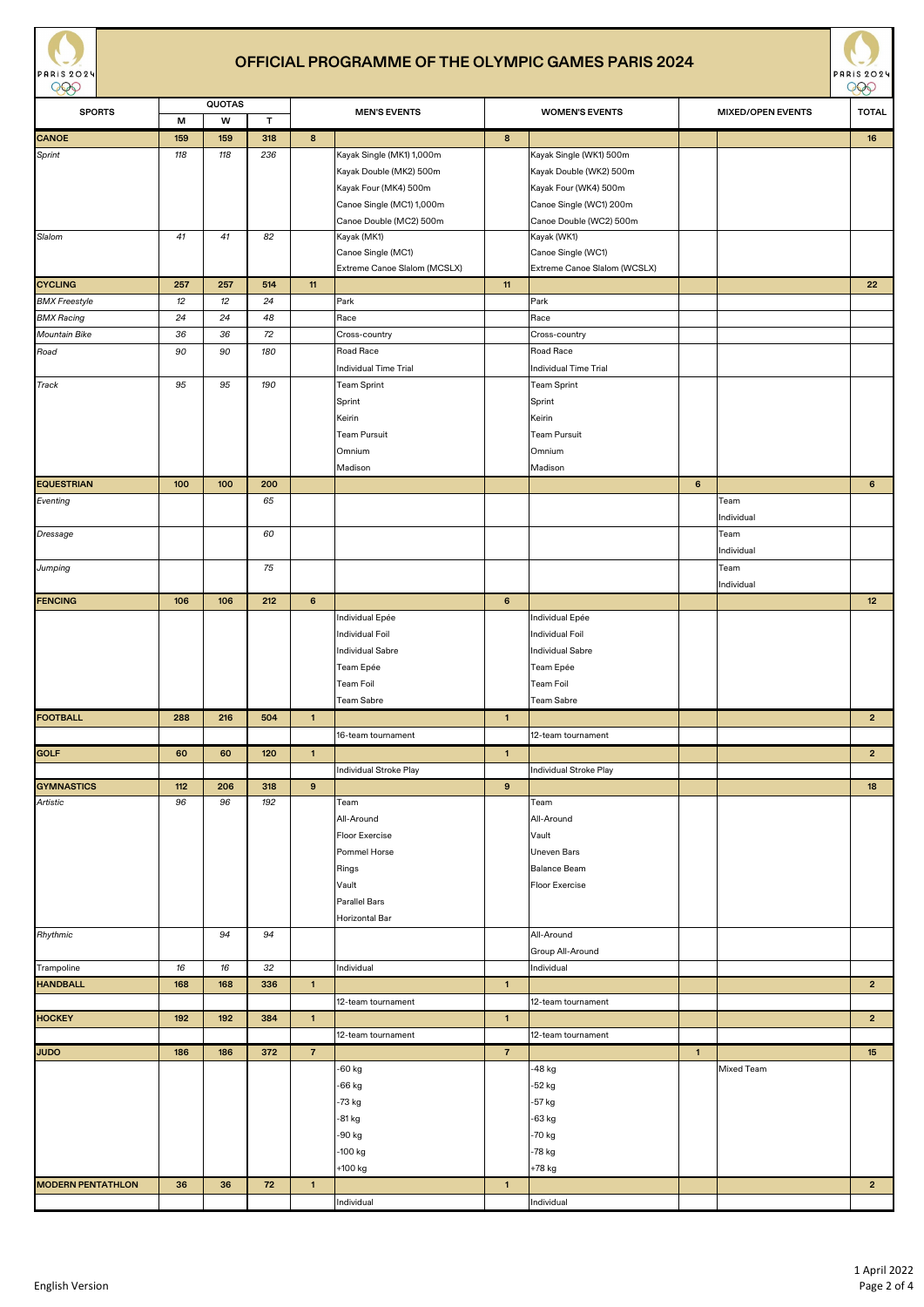



| $\smash{\smash{\cup}}\smash{\smash{\cup}}$ | <b>QUOTAS</b> |       |              | $\smash{\smash{\cup}}\smash{\smash{\cup}}$ |                                 |                       |                                 |                |                           |                 |
|--------------------------------------------|---------------|-------|--------------|--------------------------------------------|---------------------------------|-----------------------|---------------------------------|----------------|---------------------------|-----------------|
| <b>SPORTS</b>                              | M             | W     | $\mathsf{T}$ | <b>MEN'S EVENTS</b>                        |                                 | <b>WOMEN'S EVENTS</b> |                                 |                | <b>TOTAL</b>              |                 |
|                                            |               |       |              |                                            |                                 |                       |                                 |                |                           |                 |
| <b>ROWING</b>                              | 251           | 251   | 502          | $\overline{7}$                             |                                 | $\overline{7}$        |                                 |                |                           | 14              |
|                                            |               |       |              |                                            | Single Sculls (M1x)             |                       | Single Sculls (W1x)             |                |                           |                 |
|                                            |               |       |              |                                            | Pair (M2-)                      |                       | Pair (W2-)                      |                |                           |                 |
|                                            |               |       |              |                                            | Double Sculls (M2x)             |                       | Double Sculls (W2x)             |                |                           |                 |
|                                            |               |       |              |                                            | Four (M4-)                      |                       | Four (W4-)                      |                |                           |                 |
|                                            |               |       |              |                                            | Quadruple Sculls (M4x)          |                       | Quadruple Sculls (W4x)          |                |                           |                 |
|                                            |               |       |              |                                            |                                 |                       |                                 |                |                           |                 |
|                                            |               |       |              |                                            | Eight (M8+)                     |                       | Eight (W8+)                     |                |                           |                 |
|                                            |               |       |              |                                            | Lightweight Double Sculls (M2x) |                       | Lightweight Double Sculls (W2x) |                |                           |                 |
| <b>RUGBY</b>                               | 144           | 144   | 288          | $\mathbf{1}$                               |                                 | $\mathbf{1}$          |                                 |                |                           | $2^{\circ}$     |
| <b>Rugby Sevens</b>                        |               |       |              |                                            | 12-team tournament              |                       | 12-team tournament              |                |                           |                 |
| <b>SAILING</b>                             | 165           | 165   | 330          | $\overline{4}$                             |                                 | $\overline{4}$        |                                 | $\overline{2}$ |                           | 10 <sup>°</sup> |
|                                            |               |       |              |                                            | Windsurfing                     |                       | Windsurfing                     |                | <b>Mixed Multihull</b>    |                 |
|                                            |               |       |              |                                            | Dinghy                          |                       | Dinghy                          |                | <b>Mixed Dinghy</b>       |                 |
|                                            |               |       |              |                                            |                                 |                       |                                 |                |                           |                 |
|                                            |               |       |              |                                            | Skiff                           |                       | Skiff                           |                |                           |                 |
|                                            |               |       |              |                                            | Kite                            |                       | Kite                            |                |                           |                 |
| <b>SHOOTING</b>                            | 170           | 170   | 340          | 6                                          |                                 | $6\phantom{1}$        |                                 | $\mathbf{3}$   |                           | 15              |
|                                            |               |       |              |                                            | 10m Air Rifle                   |                       | 10m Air Rifle                   |                | 10m Air Rifle Mixed Team  |                 |
|                                            |               |       |              |                                            | 50m Rifle 3 Positions           |                       | 50m Rifle 3 Positions           |                | 10m Air Pistol Mixed Team |                 |
|                                            |               |       |              |                                            | 10m Air Pistol                  |                       | 10m Air Pistol                  |                | <b>Skeet Mixed Team</b>   |                 |
|                                            |               |       |              |                                            | 25m Rapid Fire Pistol           |                       | 25m Pistol                      |                |                           |                 |
|                                            |               |       |              |                                            |                                 |                       |                                 |                |                           |                 |
|                                            |               |       |              |                                            | Trap                            |                       | Trap                            |                |                           |                 |
|                                            |               |       |              |                                            | Skeet                           |                       | Skeet                           |                |                           |                 |
| <b>TABLE TENNIS</b>                        | 86            | 86    | 172          | $\overline{2}$                             |                                 | $\overline{2}$        |                                 | $\overline{1}$ |                           | 5 <sub>5</sub>  |
|                                            |               |       |              |                                            | Singles                         |                       | Singles                         |                | <b>Mixed Doubles</b>      |                 |
|                                            |               |       |              |                                            | Team                            |                       | Team                            |                |                           |                 |
| <b>TAEKWONDO</b>                           | 64            | 64    | 128          | $\overline{4}$                             |                                 | $\overline{4}$        |                                 |                |                           | 8               |
|                                            |               |       |              |                                            | -58kg                           |                       | $-49kg$                         |                |                           |                 |
|                                            |               |       |              |                                            |                                 |                       |                                 |                |                           |                 |
|                                            |               |       |              |                                            | $-68$ kg                        |                       | $-57kg$                         |                |                           |                 |
|                                            |               |       |              |                                            | $-80kg$                         |                       | $-67kg$                         |                |                           |                 |
|                                            |               |       |              |                                            | $+80kg$                         |                       | $+67kg$                         |                |                           |                 |
| <b>TENNIS</b>                              | 86            | 86    | 172          | $\overline{2}$                             |                                 | $\overline{2}$        |                                 | $\overline{1}$ |                           | 5 <sub>1</sub>  |
|                                            |               |       |              |                                            | Singles                         |                       | Singles                         |                | <b>Mixed Doubles</b>      |                 |
|                                            |               |       |              |                                            | Doubles                         |                       | Doubles                         |                |                           |                 |
| <b>TRIATHLON</b>                           | 55            | 55    | 110          | $\mathbf{1}$                               |                                 | $\mathbf{1}$          |                                 | $\overline{1}$ |                           | 3 <sup>1</sup>  |
|                                            |               |       |              |                                            | Individual                      |                       | Individual                      |                | <b>Mixed Relay</b>        |                 |
|                                            |               |       |              |                                            |                                 |                       |                                 |                |                           |                 |
| <b>VOLLEYBALL</b>                          | 192           | 192   | 384          | $\overline{2}$                             |                                 | $\overline{2}$        |                                 |                |                           | $\overline{4}$  |
| <b>Beach Volleyball</b>                    | 48            | 48    | 96           |                                            | 24-team tournament              |                       | 24-team tournament              |                |                           |                 |
| Volleyball                                 | 144           | 144   | 288          |                                            | 12-team tournament              |                       | 12-team tournament              |                |                           |                 |
| <b>WEIGHTLIFTING</b>                       | 60            | 60    | 120          | $5\phantom{.0}$                            |                                 | $5\phantom{.0}$       |                                 |                |                           | 10 <sup>°</sup> |
|                                            |               |       |              |                                            | 61kg                            |                       | 49kg                            |                |                           |                 |
|                                            |               |       |              |                                            | 73kg                            |                       | 59kg                            |                |                           |                 |
|                                            |               |       |              |                                            | 89kg                            |                       | 71kg                            |                |                           |                 |
|                                            |               |       |              |                                            | 102kg                           |                       | 81kg                            |                |                           |                 |
|                                            |               |       |              |                                            | $+102kg$                        |                       | $+81kg$                         |                |                           |                 |
|                                            |               |       |              |                                            |                                 |                       |                                 |                |                           |                 |
| <b>WRESTLING</b>                           | 192           | 96    | 288          | 12                                         |                                 | $6\phantom{.}6$       |                                 |                |                           | 18              |
| Greco-Roman                                | 96            |       | 96           |                                            | 60kg                            |                       |                                 |                |                           |                 |
|                                            |               |       |              |                                            | 67kg                            |                       |                                 |                |                           |                 |
|                                            |               |       |              |                                            | 77kg                            |                       |                                 |                |                           |                 |
|                                            |               |       |              |                                            | 87kg                            |                       |                                 |                |                           |                 |
|                                            |               |       |              |                                            | 97kg                            |                       |                                 |                |                           |                 |
|                                            |               |       |              |                                            | 130kg                           |                       |                                 |                |                           |                 |
| Freestyle                                  | 96            | 96    | 192          |                                            | 57kg                            |                       | 50kg                            |                |                           |                 |
|                                            |               |       |              |                                            |                                 |                       |                                 |                |                           |                 |
|                                            |               |       |              |                                            | 65kg                            |                       | 53kg                            |                |                           |                 |
|                                            |               |       |              |                                            | 74kg                            |                       | 57kg                            |                |                           |                 |
|                                            |               |       |              |                                            | 86kg                            |                       | 62kg                            |                |                           |                 |
|                                            |               |       |              |                                            | 97kg                            |                       | 68kg                            |                |                           |                 |
|                                            |               |       |              |                                            | 125kg                           |                       | 76kg                            |                |                           |                 |
| TOTAL <sub>(28)</sub>                      | 5132          | 5132  | 10264        | 151                                        |                                 | 146                   |                                 | 20             |                           | 317             |
| <b>Gender Balance</b>                      | 50.0%         | 50.0% |              | 47.6%                                      |                                 | 46.1%                 |                                 | 6.3%           |                           |                 |
|                                            |               |       |              |                                            |                                 |                       |                                 |                |                           |                 |